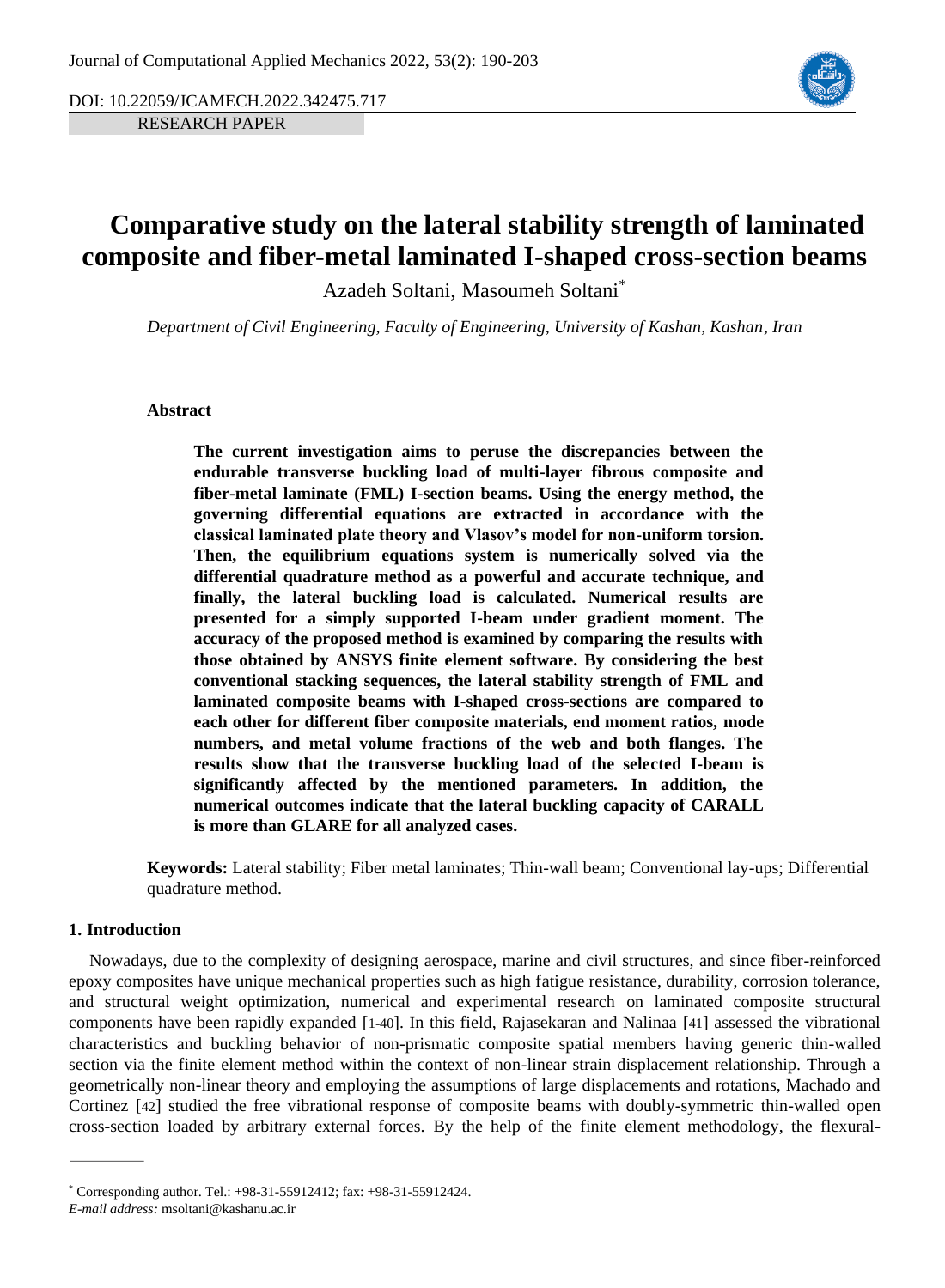torsional coupled free vibrational behavior and buckling problem of thin-walled composite beams were precisely investigated by Vo and Lee [[43](#page-12-2)] considering the impacts axial load on the vibration characteristics. Based on linear fracture mechanics and Castigliano theory, the influence of edge crack ratio and its position on free vibration responses and lateral buckling strength of laminated composite slender beam was carried out by Karaagac et al. [[44](#page-12-3)]. To estimate the buckling resistance of simply supported thin-walled structural members made of Fiber Reinforced Polymer (FRP) loaded by axially and uniformly transverse forces, Ascione et al. [[45](#page-12-4)] developed a mechanical model on the basis of the assumptions of small strains and moderate rotations. In the contex of different patterns of beam's model, the mechanical characteristics involving the vibrational response and stability strength of laminated composite members subjected to different loading cases and end conditions were completely studied in Refs. [[46-](#page-12-5) [49](#page-12-5)]. Through a one dimensional finite element model, Asadi et al. [[50](#page-12-6)] analyzed the linear stability behavior of laminated composite beams with thin-walled open/closed sections subjected various boundary conditions. In their study, the impacts of transverse shear deformation and out-of-plane warping of the beam section are taken into consideration. Moreover, different numerical and analytical studies on the static and dynamic analyses of composite structural elements with different shapes and geometries exposed to various external loadings are presented in Refs. [[51](#page-12-7), [52](#page-12-8)].

Fiber-metal laminates (FMLs) are a hybrid multilayer composed of thin metal sheets and fiber-reinforced composite plies and are prepared by bonding fibers and resins in layers. FMLs have the simultaneous advantages of both fiber polymer composites and metals. In this regard, most of existing literature on the behavior FMLs mechanical elements is focused on cylindrical shells [[52-56](#page-12-8)]. In addition, Dhaliwal et al. [[57](#page-13-0)], via a laboratory study, investigated the behavior of fiber-metal multilayers by adding resin under an impact force and reported that adding resin between the layers results in decreasing the separation by 40-50% and increasing the compressive strength by approximately 30%. Mohandes et al. [[58](#page-13-1)] extracted the equations governing the free vibration of the cylindrical shell made of metal-fiber composite layers based on the first-order shear deformation theory. Their work evaluated various parameters such as different material properties of composite fibers, lay-up arrangement, fiber angle, boundary conditions, number of vibrational modes, and metal volume fraction (MVF). In addition, Mania et al. [[59](#page-13-2)] and Banat et al. [[60](#page-13-3), [61](#page-13-4)] evaluated the flexural buckling and post-buckling behavior of FMLs composite thin-walled beams with C- and Z-shaped sections under axial compressive force via both numerical and experimental studies.

Owing to hybrid composite thin-walled beams applications in aircraft and spacecraft structures, wind turbines, and helicopter blades, it is essential to provide an accurate numerical and/or analytical solutions along with the possible modeling in a commercial finite element software to estimate the stability resistance of these structures. Motivated by this fact, lateral-torsional buckling of a multi-layer thin-walled beam with a symmetrical cross-section made of fiber-metal composites under externally transversely loading is investigated in this study. For this purpose, and as the first step, stability equations of thin-walled members are extracted via Vlasov's model, the classical laminated plate theory (CLPT), and the energy method. Then, the differential quadrature method (DQM) is employed to discretize and solve the governing equations. Next, to examine the obtained results' accuracy and reliability, they are compared with those acquired from modeling in ANSYS finite element software, and a good agreement is observed between them. Lastly, the effect of important parameters such as end moment coefficient, MVF, mode number, and material type of fiber on the stability behavior of the pre-specified multi-layer hybrid composite I-beam having the conventional angle-ply and unidirectional layups for the web and the flanges is investigate. In addition, the lateral buckling resistance of FML and laminated composite I-section beam with uniform cross-section are compared through an exhaustive parameterization study. The numerical results of this research can be considered as a reference for future computational validation of the lateral stability strength of FML thin-walled beams.

#### **2. Fundamental equations**

Figure 1 shows the schematic representation of transversely loaded FML I-section member of length span *L*. The height of the web and the width of both flanges are assumed *d* and *b*, respectively. As presented in Fig. 1b, all section walls of the considered I-section bam consist of two metal sheets at the outer sides of fiber reinforced epoxy composite layers.  $(t_w)$ *k* is the thickness of the web ply and  $t_w$  is the overall thickness of the web section.  $(t_f)$ *k* is the thickness of each ply of the flanges and  $t_f$  is thus the total thicknesses of each flanges. In Fig. 1d, x, and y, z are utilized coordinates along the length and two plannar directions. The coordinate components are measured from the centroid of the I-shaped cross-section. Also, *u0*, *w<sup>0</sup>* and *v<sup>0</sup>* are the axial displacement, the transverse deflection along the z-axis, and the lateral displacement component in the y-direction.  $\phi_x$  represents the rotation of the I-shaped cross-section about x-axis and is commonly called the twisting angle.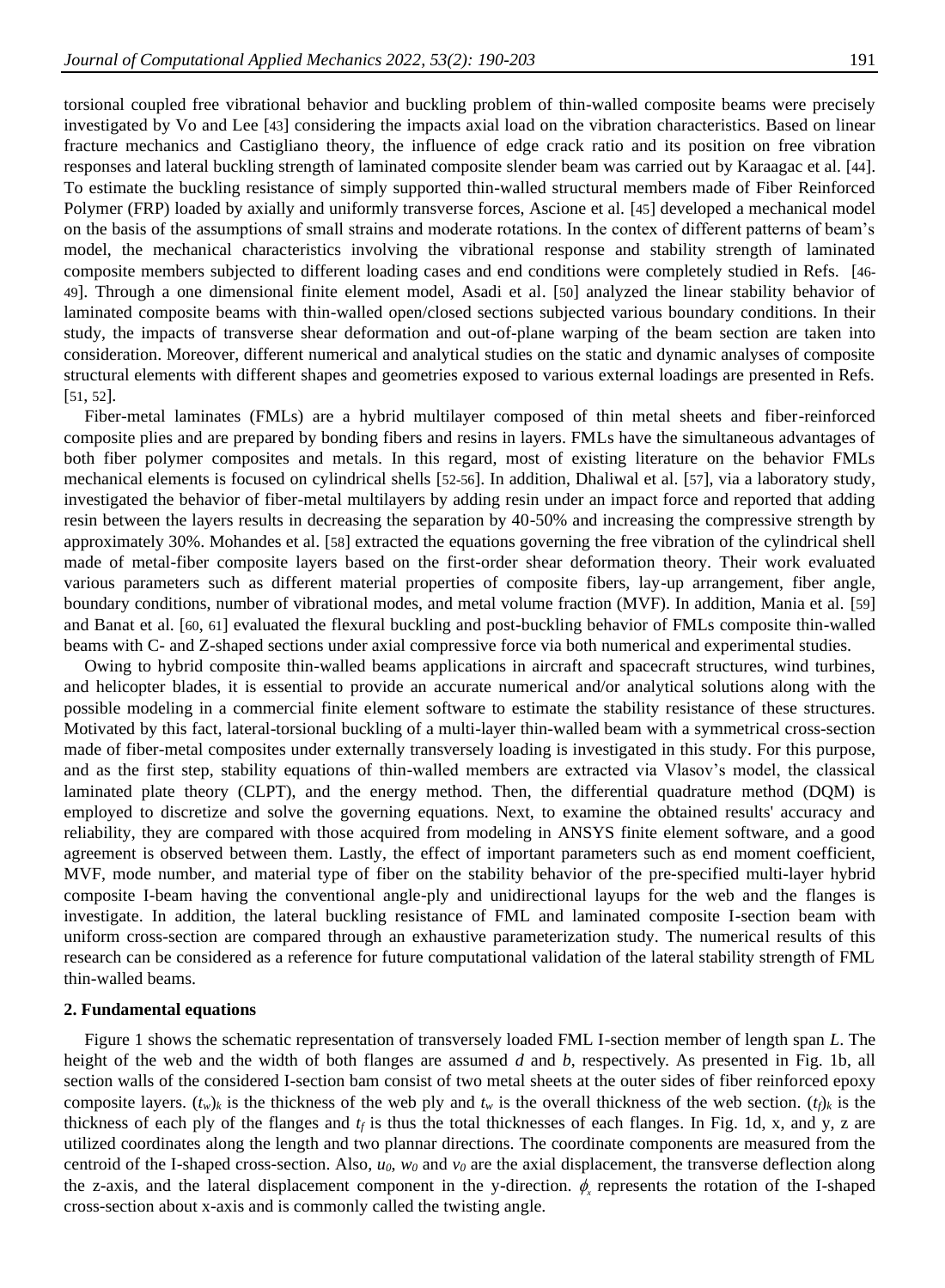

**Fig 1: (a) Configuration for transversely loaded FML beam with an I-shaped cross-section, (b) Lamination stacking sequences of the web and both flanges, (c) Geometry properties, (d) Coordinate system, notation for displacement parameters, (e) Definition of load eccentricities.**

For a laminated composite structure consists of *N<sup>L</sup>* perfectly bonded orthotropic layers, the stiffness quantities including  $A_{ij}$ ,  $B_{ij}$  and  $D_{ij}$ , which are the extensional, coupling and the bending stiffness matrix, respectively, are generally presented on the basis of the transformed reduced stiffness ( $Q_{ij}^f$  and  $Q_{ij}^w$  ( $i = j = 1, 6$ )) as what follows [[46](#page-12-5)]:

$$
(A_{ij}^f, B_{ij}^f, D_{ij}^f) = \sum_{k=1}^{N_L} \int_{z_k}^{z_{k+1}} (Q_{ij}^f)_k (1, z, z^2) dz, (A_{ij}^*, B_{ij}^*, D_{ij}^*) = \sum_{k=1}^{N_L} \int_{y_k}^{y_{k+1}} (Q_{ij}^*)_k (1, y, y^2) dy.
$$
 (1)

Here, the superscripts  $(\bullet)^{w}$  and  $(\bullet)^{f}$  are adopted to exhibit the wall sections including the web and flanges. In addition,  $z_k$  and  $z_{k+1}$  are the distances of outer and inner surfaces of the  $k_{th}$  layer with respect to the mid-plane of thickness in the flanges, respectively. Also,  $y_k$  and  $y_{k+1}$  refer to the web lamina distances of outer and inner surfaces of the *kth* layer with respect to the mid-line of thickness, respectively. For symmetrically balanced laminates Ishaped cross-sections consisting of two equal flanges and one web, the cross-sectional rigidity components including, the axial rigidity of the FML I-shaped section  $(EA)$ , the flexural rigidities about the y- and z directions  $(EI_y, EI_z)$ , additionally, the St-Venant torsional rigidity relating to uniform torsion  $(\overline{GI})$ , as well as, the warping rigidity for non-uniform torsion ( $EI_{\omega}$ ), are described by the following equations [[43](#page-12-2)]:

$$
\overline{EA} = 2bA_{11}^f + dA_{11}^w, \ \overline{EI_y} = 2bD_{11}^f + \frac{d^2}{2}bA_{11}^f + \frac{d^3}{12}A_{11}^w, \ \overline{EI_z} = \frac{b^3}{6}A_{11}^f + dD_{11}^w,
$$
\n
$$
\overline{EI_w} = (\frac{d^2}{4}A_{11}^f + D_{11}^f)\frac{b^3}{6} + \frac{d^3}{12}D_{11}^w, \ \overline{GI} = 4(2bD_{66}^f + dD_{66}^w).
$$
\n(2)

Based on these assumptions, and according to Vlasov's theory [[62](#page-13-5)], the weak statement of equilibrium equations of the selected FML I-shaped cross-section beam initially loaded by the transversely distributed force in the *z*direction  $(p_z)$  can be represented as [[39](#page-12-9), [63](#page-13-6)]:

$$
\delta\Pi = \int_0^L \left( \overline{EA} u'_0 \delta u'_0 + \overline{EI}_{y} w''_0 \delta w''_0 + \overline{EI}_{z} v''_0 \delta v''_0 + \overline{EI}_{\omega} \phi''_x \delta \phi''_x + \overline{GI} \phi_x \delta \phi'_x \right) dx
$$
  

$$
- \int_0^L \left( M_{y}^0(x) w''_0 \delta \phi_x + M_{y}^0(x) \phi_x \delta v''_0 \right) dx - \int_0^L \left( p_z(x) z_p \phi_x \delta \phi_x \right) dx = 0
$$
 (3)

Here,  $z_P$  represents the vertical distance between the point of application of the arbitrary transverse force  $p_z(x)$  and the centroid, which is commonly called the load height parameter (Fig. 1e). Additionally, the parameter  $M^0(x)$  is the pre-buckling bending moment loading with respect to the y-axis.

By gathering the coefficients of the virtual displacements ( $\delta u_0$ ,  $\delta v_0$ ,  $\delta w_0$ ,  $\delta \phi_x$ ), and after equating them to zero, the system of equilibrium equations for FML I-section beam under transverse loading is extracted as what follows:

$$
\overline{EA}u''_0 = 0\tag{4}
$$

$$
\overline{EI}_y w_0^N = p_z(x) \tag{5}
$$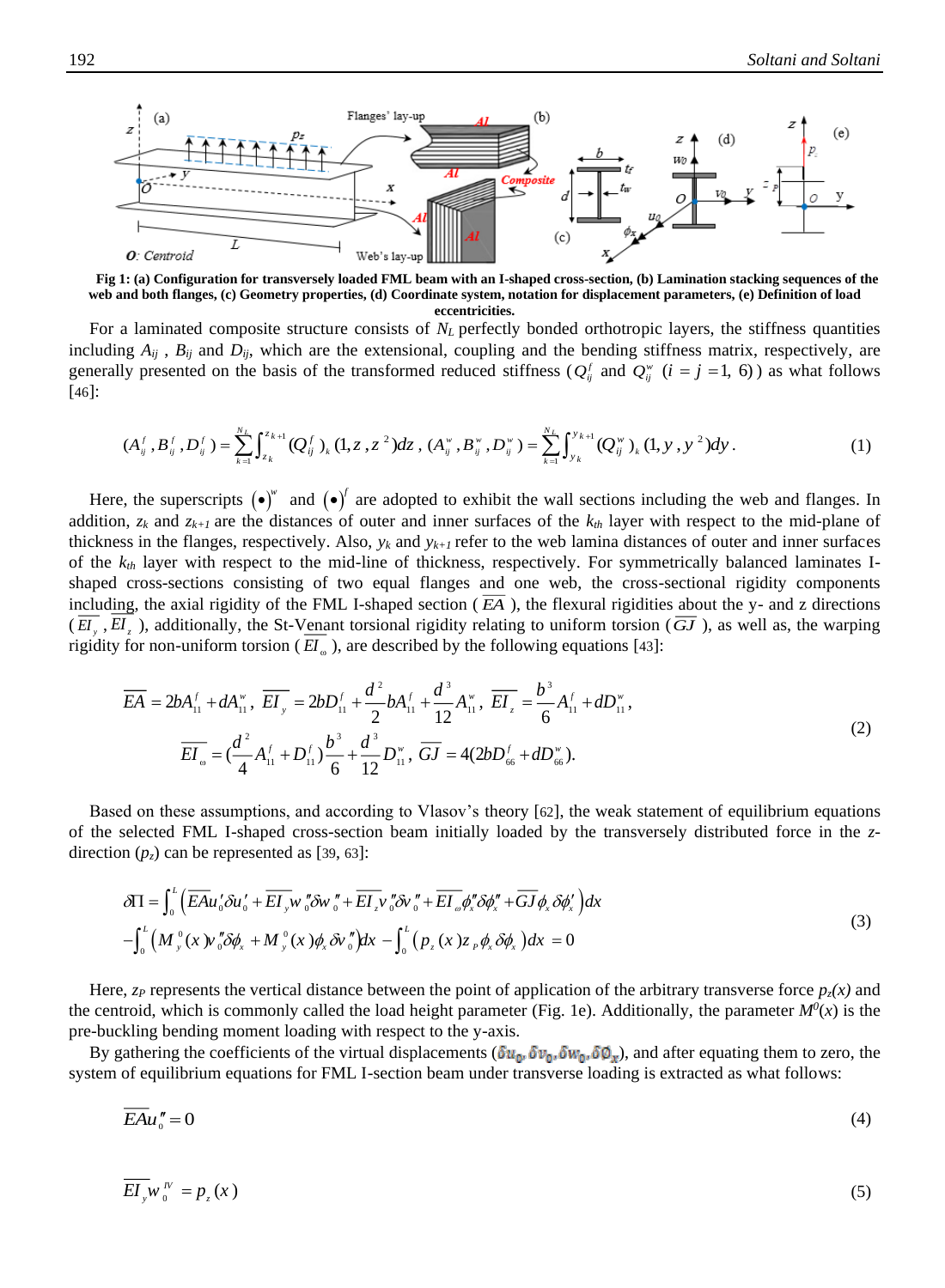$$
\overline{EI}_{z}v^{\prime\prime}_{0}-(M_{y}^{0}(x)\phi_{x})^{\prime\prime}=0
$$
\n
$$
\tag{6}
$$

$$
\overline{\mathbf{E}I_{\omega}}\phi_{x}^{IV} - \overline{GJ}\phi_{x}^{*} - M_{y}^{0}(x)w_{0}^{*} + p_{z}(x)z_{P}\phi_{x} = 0
$$
\n<sup>(7)</sup>

Through the minimum potential energy principle, the subsequent boundary conditions at  $x=0$  and  $x=L$  are also determined:

 $EAu'_{0} = 0$ or  $\delta u_0 = 0$ (8)  $EI_{y}w_{0}''=0$ or  $\delta w'_0 = 0$  $EI_{y}w_{0}'''=0$ or  $\delta w_{\scriptscriptstyle 0} = 0$  $EI_{z}v_{0}''=0$ or  $\delta v'_0 = 0$  $EI_x v''_0 - (M_y^0 \phi_x)' = 0$ or  $\delta v_{\rm o} = 0$  $EI_{\omega} \phi''_x = 0$ or  $\delta \phi_s' = 0$ 

$$
\overline{EI}_{\omega} \phi_x''' - M_{y}^0 \psi_0' = 0 \qquad \text{or} \qquad \delta \phi_x = 0
$$

Since the current study is concerned with stability analysis of a transversely loaded FML I-section beam, the first two equilibrium equations (Eqs. (4) and (5)) have no involvement in assessing lateral buckling capacity of the considered member. While to peruse the lateral buckling, the two-coupled differential equations in terms of the lateral displacement and the torsion angle (Eqs. (6) and (7)) should be considered.

#### **3. Solution Methodology**

In this section, the numerical solution of the resulting coupled differential equations is developed. The Generalized Differential Quadrature Method (GDQM) is employed for this purpose and to calculate the axial critical loads. This methodology is based on the approximation of a derivative of a function at a specified point by the sum of the weighted factors and the values of the function at any set points in the problem solving range. According to GDQM, the *m<sup>th</sup>* order derivative of a function  $f(x)$  at an arbitrary point is described as [[64](#page-13-7)]

$$
\frac{d^{m}f(x_{i})}{dx^{m}} = \sum_{j=1}^{N} C_{ij}^{(m)}f(x_{j}) \quad for \quad i = 1, 2, ..., N
$$
\n(9)

where *N* is the number of grid points along x direction.  $x_i$  signifies the position of each sample point and  $f(x_i)$  is function values at grid points  $x_j$  ( $i = 1, 2, ..., N$ ). Moreover,  $C_{ij}^{(m)}$  denotes the weighting coefficient for the  $m<sup>th</sup>$ -order derivative and is computed by the following algebraic formulations: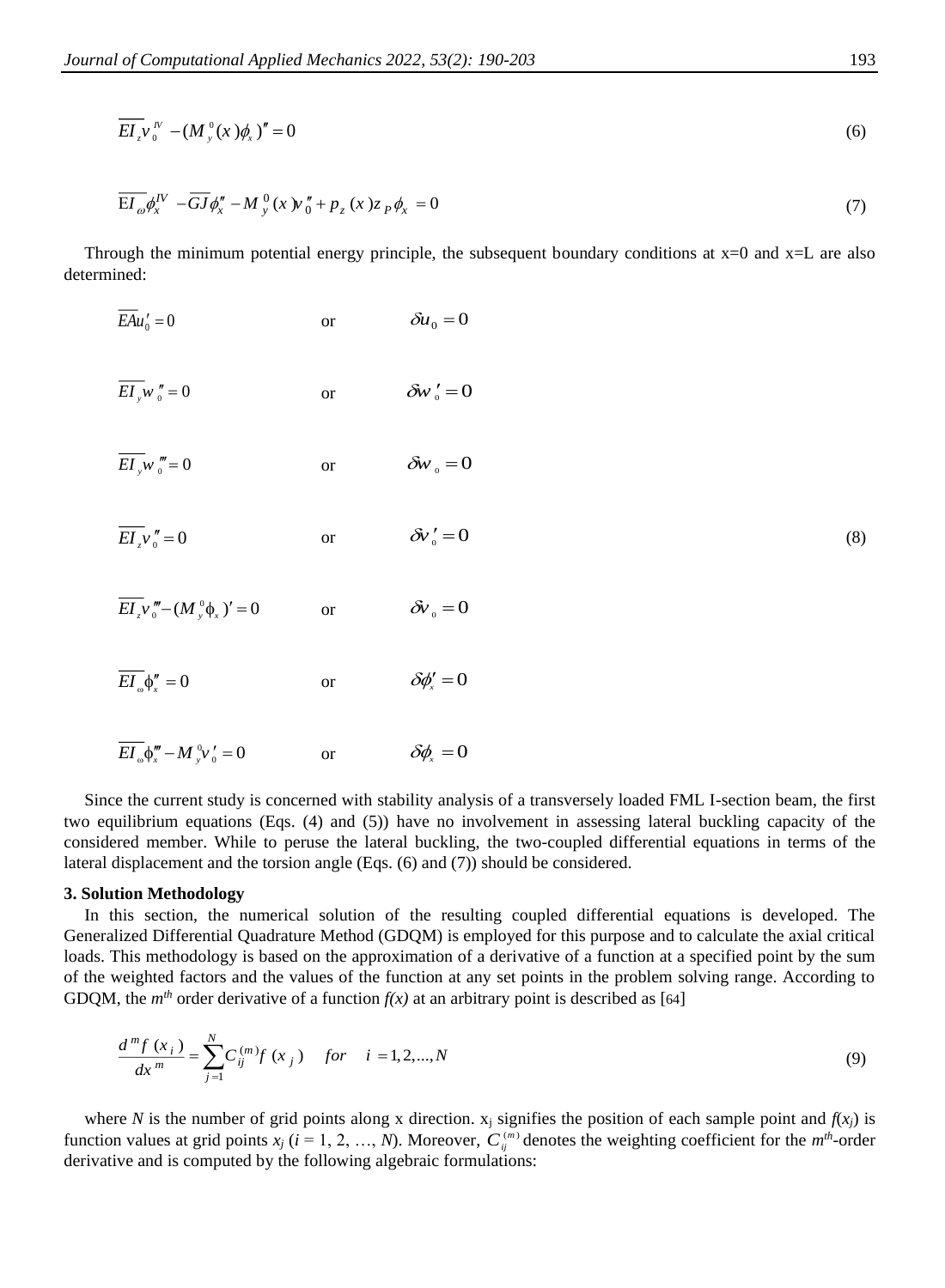$$
C_{ij}^{(1)} = \begin{cases} \frac{M(x_i)}{(x_i - x_j)M(x_j)} \text{ for } i \neq j \\ -\sum_{k=1, k \neq i}^{N} C_{ik}^{(1)} \text{ for } i = j \\ M(x_i) = \prod_{j=1, j \neq i}^{N} (x_i - x_j) \text{ for } i = 1, 2, ..., N \\ \end{cases} ; C_{ij}^{(m)} = C_{ij}^{(1)} C_{ij}^{(m-1)} \qquad 2 \leq m \leq N - 1.
$$
 (10)

In this study, Chebyshev–Gauss–Lobatto approach is used to define the position of each sample point [[65](#page-13-8)]

$$
x_{i} = \frac{L}{2} \left[ 1 - \cos\left(\frac{(i-1)\pi}{(N-1)}\right) \right], \quad i = 1, 2, ..., N.
$$
 (11)

Within the frame of the GDQM, the general form of the solution of two-coupled differential equations for the lateral displacement and the twisting angle can be expressed in the form of the following matrix:

$$
\left[H\right]_{2N\times 2N} \left\langle V^*, \phi^* \right\rangle_{2N\times 1}^T = \left\{0, 0\right\}_{2N\times 1}^T
$$
 (12)

Where

$$
H_{11} = \left[a^{1}\right]\left[C\right]^{(4)}, H_{12} = \left[b^{1}\right]\left[C\right]^{(2)} + \left[c^{1}\right]\left[C\right]^{(1)} + \left[d^{1}\right],
$$
\n
$$
H_{21} = \left[d^{2}\right]\left[C\right]^{(2)}, H_{22} = \left[a^{2}\right]\left[C\right]^{(4)} + \left[b^{2}\right]\left[C\right]^{(2)} + \left[c^{2}\right],
$$
\n
$$
\left\{V^{*}\right\}_{N \times 1} = \left\{v_{0}(\varsigma_{1}) \quad v_{0}(\varsigma_{2}) \quad \dots \quad v_{0}(\varsigma_{N})\right\}^{T}, \left\{\phi^{*}\right\}_{N \times 1} = \left\{\phi_{x}(\varsigma_{1}) \quad \phi_{x}(\varsigma_{2}) \quad \dots \quad \phi_{x}(\varsigma_{N})\right\}^{T}.
$$
\n
$$
(13)
$$

in which

$$
a_{jk}^{1} = (\overline{EI_{z}}) \delta_{jk}, b_{jk}^{1} = -(L^{2}M_{y}^{0}|_{\zeta = \zeta_{j}}) \delta_{jk}, c_{jk}^{1} = -(2L^{2}M_{y}^{0} \Big|_{\zeta = \zeta_{j}}) \delta_{jk}, d_{jk}^{1} = -(L^{2}M_{y}^{0} \Big|_{\zeta = \zeta_{j}}) \delta_{jk},
$$
  
\n
$$
a_{jk}^{2} = (\overline{EI_{\omega}}) \delta_{jk}, b_{jk}^{2} = -(L^{2}\overline{GJ}) \delta_{jk}, c_{jk}^{2} = (L^{4}p_{z}z_{P}|_{\zeta = \zeta_{j}}) \delta_{jk}, d_{jk}^{2} = -(L^{2}M_{y}^{0}|_{\zeta = \zeta_{j}}) \delta_{jk}.
$$
\n(14)

Here,  $\zeta$  is the non-dimensional form of the longitudinal variable (*x*) and describes as  $\zeta = x/L$ . It is necessary to point out that the afore-mentioned parameter  $(\zeta)$  is adopted to facilitate the mathematical procedure via applying the DQM. After the implementation of the corresponding end conditions of transversely loaded FML beam with an Ishaped section, the lateral buckling resistance is eventually computed from the eigenvalue solutions of Eq. (12). To this aim, the endurable transverse critical load is obtained by zeroing the determinant of matrix  $[H]_{2N \times 2N}$ .

#### **4. Numerical results and discussion**

The lateral-torsional stability differential equations of I-section beams were obtained based on the CLPT and Vlasov's model in the previous sections. Then, to determine the lateral buckling load, the GDQM was employed. In the following example, a simply-supported thin-walled member under a variable bending moment  $(M_0, \eta M_0)$ , as shown in Fig. 2, is considered. All section walls (one web and two flanges) of composite multi-layer I-section beam are separately composed of two outer 2024-T3 Aluminium layers with six inner-plies of fiber composite. In the present study, the inner fiber-reinforce plies can be made from carbon-epoxy (CARALL) or glass-epoxy (GLARE) with the mechanical properties listed in Table 1. It should be noted that in this example, the thicknesses of both flanges and web are the same.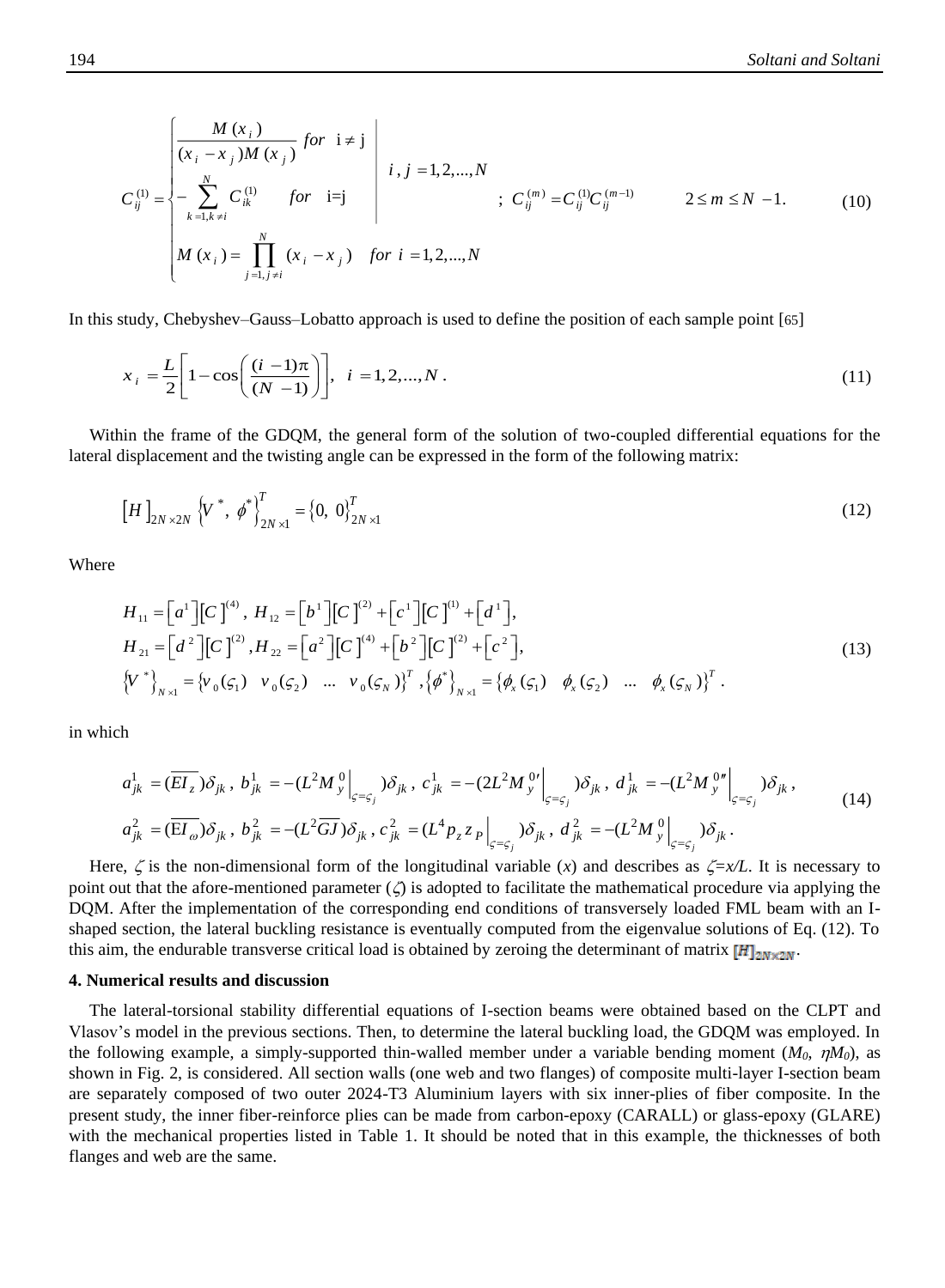

**Fig 2: FML I-shaped beam exposed to end bending moment: wall section arrangement, and geometric data.**

| Table 1: Mechanical properties of the materials [55] |             |                  |                         |                   |  |  |
|------------------------------------------------------|-------------|------------------|-------------------------|-------------------|--|--|
| Property                                             | $E_1$ (GPa) | $E_2 = E_3(GPa)$ | $G_{12} = G_{13}$ (GPa) | $v_{12} = v_{13}$ |  |  |
| Carbon/Epoxy                                         | 181         | 10.3             | 10.17                   | 0.28              |  |  |
| Glass/Epoxy                                          | 38.6        | 8.27             | 4.14                    | 0.26              |  |  |
| A1 2027-T3                                           | 72.4        | 72.4             | 27.2                    | 0.33              |  |  |

In this section, after confirming the validity of the results, the lateral buckling resistance of laminated composite and FML I-shaped beam is compared considering the effect of various parameters such as, end moment ratio, MVFs of the web and bot flanges, mode number, and fibers material type. MVF is a dimensionless parameter that is defined by the following expression [[52](#page-12-8)]:

$$
MVF = \frac{(k \times t_{Al})}{t_{Lam}} \tag{15}
$$

In this formula, *k* denotes the Aluminium layers number, *tAl* and *tLam* are each Aluminium sheet thickness and the total lamina thickness, respectively. Furthermore, MVF equating zero means that there are just polymer fiber composite layers and if MVF equates 1, it means that all layers are metal.

#### *4.1. Verification*

Since the present model has not been investigated up-to-date by other researchers, there is no comparable result in the available literature. Therefore, to evaluate the accuracy and validity of the proposed method, the critical buckling moment of the simply supported thin-walled FML beam is obtained in which the structure is made of orthotropic fibers of glass-epoxy and carbon-epoxy with cross-ply arrangement [Al,  $0, 90, 0$ ]s and MVF=0.25 for 21 nodes across the longitudinal direction (*N*), and is compared with the results of modelling in ANSYS software in terms of end moment coefficient in Fig. 3.



**Fig 3: Variation of buckling moment of FML beam having I-shaped cross-section subjected to gradient bending moment with respect to the end moment ratio : (a) CARALL section, (b) GLARE section.**

Based on Fig. 3, it can be concluded that the present study results are accurate compared to those obtained by ANSYS, and for all values  $(\eta)$  error percentage is less than 3.

It should be noted that the Shell281 element in ANSYS simulate the laminated composite thin-walled beam.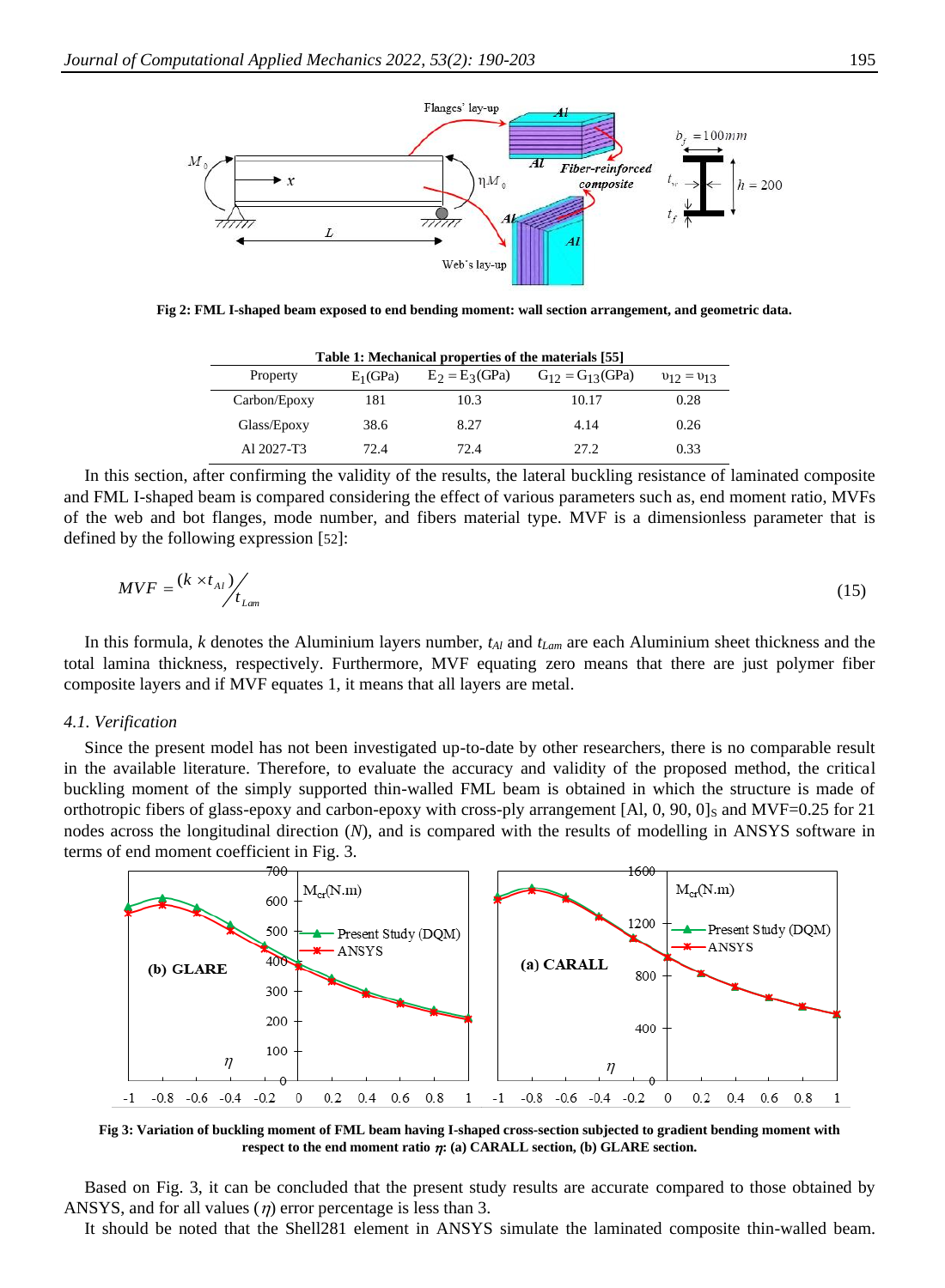Shell281 element has eight nodes, and each one has six degrees of freedom (DOF) (three DOF for displacement in x, y, z directions; and three DOF for rotation about x, y, z axes), that is appropriate for analysing thin or moderatelythick members [[66](#page-13-9)]. In all simulated ANSYS models, the applied aspect ratio of the mesh (length-to-maximum width) was close to unity through the beam length (Fig. 4a). It is necessary to note that the delamination between the fiber composite and Aluminium layers is neglected in the formula presented herein, and a continuous construction is supposed. As a result, in 3D modelling using ANSYS software, the above-mentioned assumption has been considered, and consequently, a complete linking and connection between the fiber composite layers and metal facesheets have been used. It is also assumed that the shear flow is completely transferred from the flanges to the web, and thus, in 3D modelling of the joint node at the junction border between the flanges and web has been adopted. In this regards, Fig. 4b shows the overall lateral-torsional buckling mode shape of the selected GLARE beam subjected to pure bending. In the finite element method (FEM) models, local buckling of the web and both flanges is not evident.



**Fig 4: (a) View of mapped mesh used for the selected beam element under pure bending using ANSYS, (b) the FEM result using ANSYS for the first lateral-torsional buckling mode shape.**

#### *4.2. Comparison between buckling moment of FML and composite I-section beam*

The aim of this subdivision is to precisely examine the impact of MVF, the value of  $\eta$ , buckling mode number, and fiber composite materials on the lateral-torsional stability capacity of the contemplated beam with an I-shaped cross-section exposed to the gradient bending load. Referring to the authors' knowledge, the best typical and practical lay-up arrangements for acquiring the highest lateral buckling load is attained by aligning the fiber of both flanges at zero degree through the longitudinal direction, and placing the web's fiber at an angle of  $\pm 45$  between two Aluminium sheets [[63](#page-13-6), [67](#page-13-10)]. This statement can be expected regarding Eq. (2), because the values of flexural stiffness  $EI_z$  as well as warping stiffness  $EI_{\omega}$  are expressed in terms of unidirectional stiffness parameters ( $A_{11}^f$ ,  $A_{11}^w$ and  $D_{11}^f, D_{11}^w$ ). These two components reach their maximum magnitudes when the fibers that construct both flanges and the web are aligned in the longitudinal direction with a zero angle. Since the flanges have the responsibility of withstanding the flexural and torsional moments, to increase the lateral-torsional stability capacity, the flange fibers should be arranged in one direction with a zero-degree angle. Also, according to Eq. (2), the expression of St-Venant's torsional rigidity GJ depends on torsional stiffness components ( $D_{66}^f$ ,  $D_{66}^w$ ) in both flanges and the web of the cross-section. These two parameters usually reach their maximum values by placing the fibers of the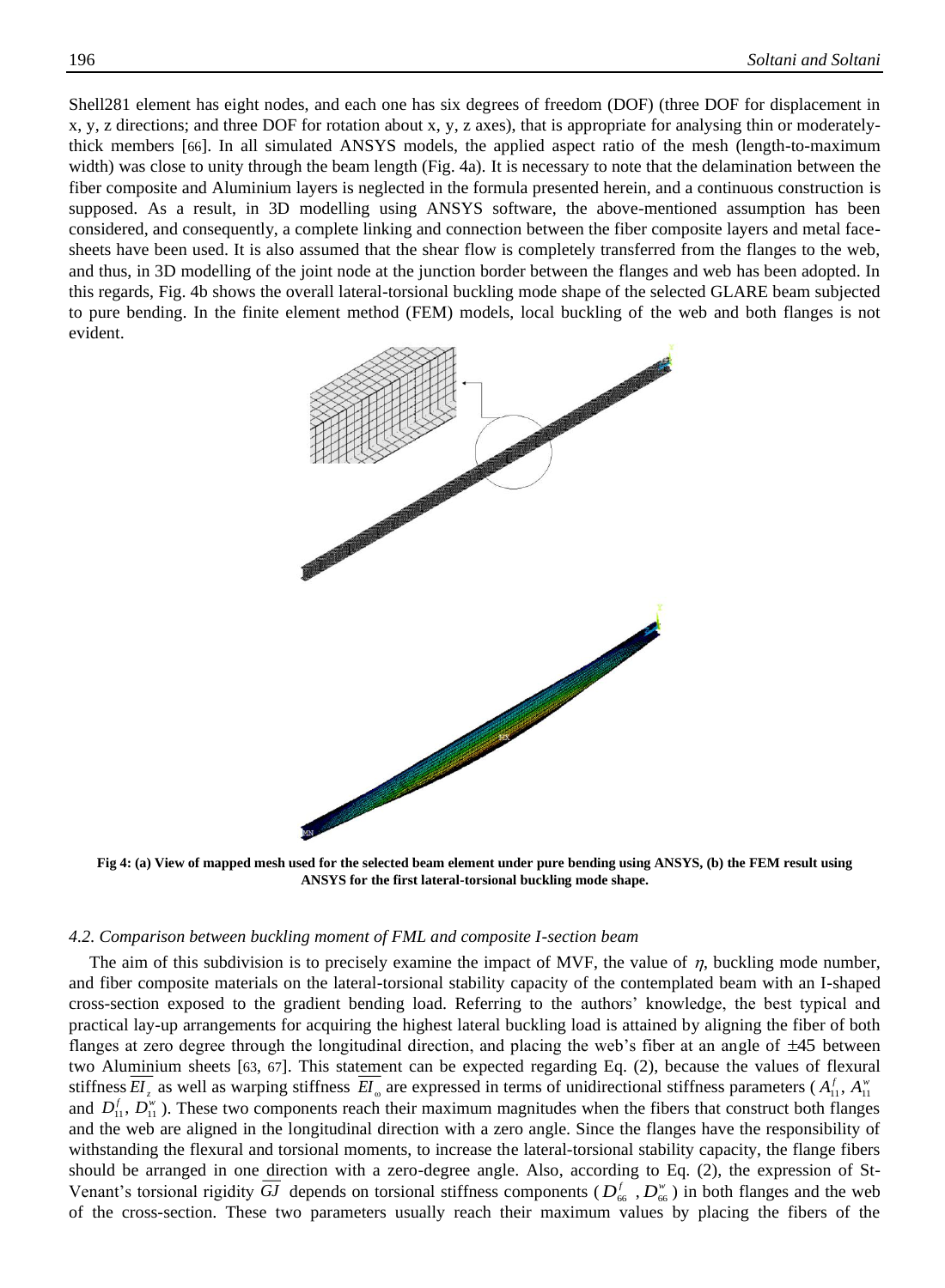composite layers in direction of ±45 . Because the beam web withstands shear stresses and has the task of transmitting shear force, the fiber layers of the web must be placed at an angle of  $\pm 45^\circ$  to achieve the maximum shear capacity. Motivated by these facts, the most appropriate practical lay-up arrangements of both the flanges  $[Al, (0)$ <sub>3</sub> $]_s$  and the web  $[Al, (45)$ <sub>3</sub> $]_s$  is contemplated in the continuation. In this regard, the selected I-section beams with FML hybrid structure of (glass-epoxy or carbon-epoxy) with two outer Aluminium layers, as shown in Fig. 2, are analysed. For this purpose, the  $1<sup>st</sup>$  buckling moment variations in terms of end moment coefficient  $(η)$ have been perused, in which the Aluminium volume fraction increases at each step, and the results for both material fibers are presented in Fig. 5. Similarly, the impact of volume fraction parameter on the variation of the  $2<sup>nd</sup>$  buckling moment of simply supported I-shaped beams with respect to end moment ratio  $(\eta)$  for two different fibrous materials (glass/epoxy and carbon/epoxy) is given in Fig. 6.



**Fig 5: Variation of the lowest buckling moment of FML beam having I-shaped cross-section subjected to gradient bending moment**  with respect to  $\eta$  and for four different MVFs: (a) CARALL section, (b) GLARE section.



**Fig 6: Variation of the 2nd buckling moment of FML beam having I-shaped cross-section subjected to gradient bending moment with**  respect to  $\eta$  and for four different MVFs: (a) CARALL section, (b) GLARE section.

In the following, the magnitude of first two buckling moments  $(M_{cr})$  for various values of end moment ratios  $(\eta)$ with three different Aluminium volume fractions (MVF=0.3, 0.6 and 0.9) are tabulated in Table 2. Two types of FML are considered: GLARE and CARALL I-shaped beams with constant cross-section.

| Table 2: The first two buckling moments ( $M_{cr}$ ) for FML I-beam with different materials and subjected to different gradient moments. |              |                                 |           |           |                                  |           |           |  |
|-------------------------------------------------------------------------------------------------------------------------------------------|--------------|---------------------------------|-----------|-----------|----------------------------------|-----------|-----------|--|
| Material                                                                                                                                  | η            | The first buckling moment (N.m) |           |           | The second buckling moment (N.m) |           |           |  |
|                                                                                                                                           |              | $MVF=0.3$                       | $MVF=0.6$ | $MVF=0.9$ | $MVF=0.3$                        | $MVF=0.6$ | $MVF=0.9$ |  |
| <b>GLARE</b>                                                                                                                              | $+1$         | 258.912                         | 324.572   | 379.673   | 895.123                          | 1115.107  | 1322.841  |  |
|                                                                                                                                           | $+0.8$       | 287.365                         | 360.238   | 421.398   | 995.325                          | 1239.934  | 1470.923  |  |
|                                                                                                                                           | $+0.6$       | 321.858                         | 403.473   | 471.989   | 1123.015                         | 1399.003  | 1659.630  |  |
|                                                                                                                                           | $+0.4$       | 364.011                         | 456.297   | 533.827   | 1291.578                         | 1608.981  | 1908.752  |  |
|                                                                                                                                           | $+0.2$       | 415.645                         | 520.986   | 609.600   | 1522.543                         | 1896.660  | 2250.145  |  |
|                                                                                                                                           | $\mathbf{0}$ | 478.300                         | 599.453   | 701.590   | 1845.979                         | 2299.407  | 2728.381  |  |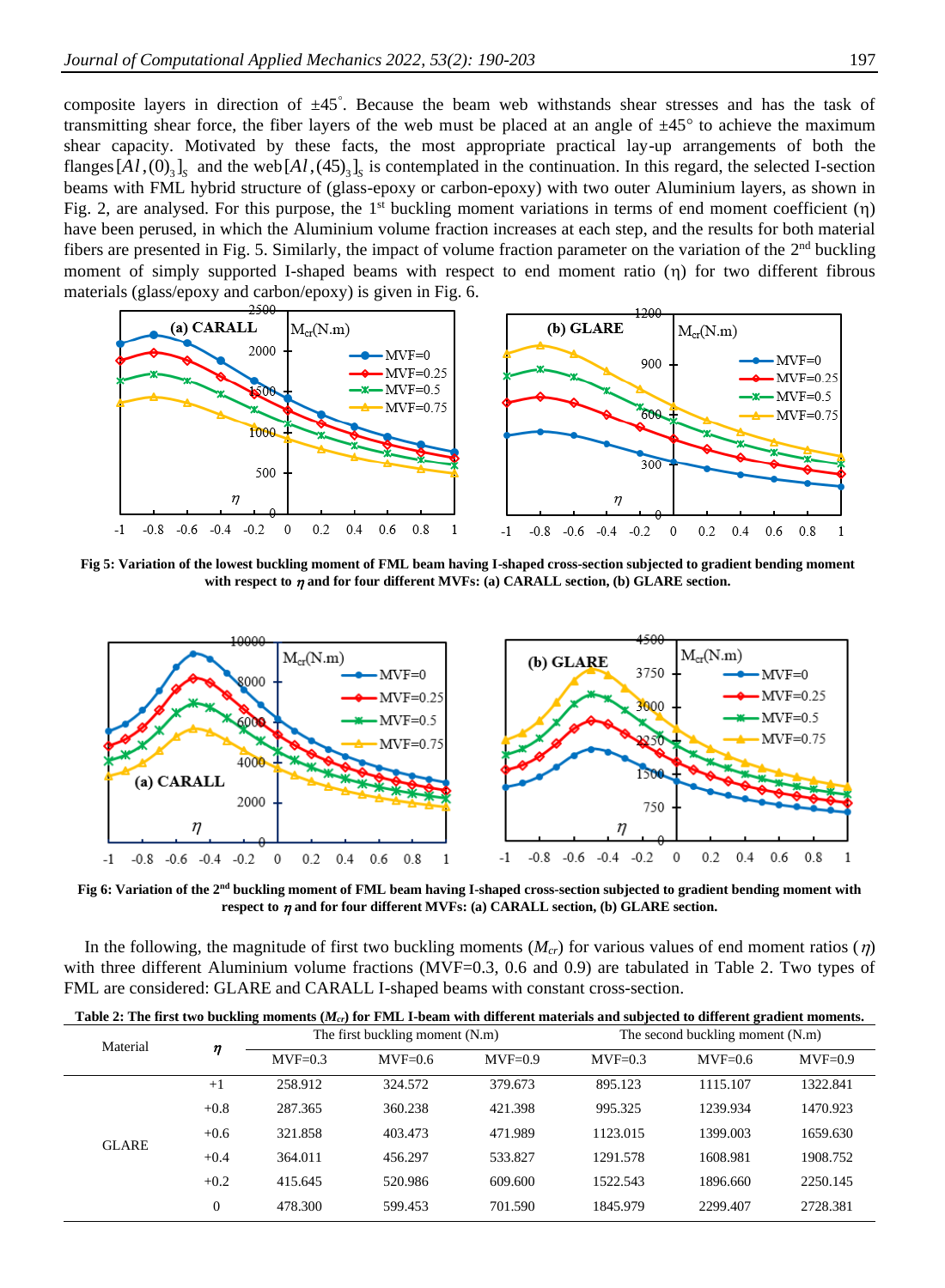|        | $-0.2$       | 551.918  | 691.609  | 809.730  | 2279.719 | 2839.286 | 3370.022 |
|--------|--------------|----------|----------|----------|----------|----------|----------|
|        | $-0.4$       | 632.085  | 791.945  | 927.520  | 2732.759 | 3403.471 | 4039.806 |
|        | $-0.6$       | 705.209  | 883.537  | 1034.857 | 2634.441 | 3282.769 | 3891.959 |
|        | $-0.8$       | 741.984  | 929.804  | 1088.546 | 1981.642 | 2468.937 | 2928.110 |
|        | $-1$         | 707.607  | 886.882  | 1037.889 | 1659.301 | 2066.942 | 2452.375 |
|        | $+1$         | 672.308  | 560.957  | 438.822  | 2528.385 | 2047.696 | 1555.922 |
|        | $+0.8$       | 746.226  | 622.622  | 487.053  | 2811.419 | 2276.921 | 1730.096 |
|        | $+0.6$       | 835.960  | 697.449  | 545.550  | 3172.125 | 2569.048 | 1952.059 |
|        | $+0.4$       | 945.858  | 789.022  | 617.085  | 3648.456 | 2954.778 | 2245.108 |
|        | $+0.2$       | 1080.927 | 901.444  | 704.805  | 4301.921 | 3483.753 | 2646.815 |
| CARALL | $\mathbf{0}$ | 1245.595 | 1038.290 | 811.409  | 5219.866 | 4226.090 | 3209.941 |
|        | $-0.2$       | 1440.088 | 1199.636 | 936.871  | 6456.570 | 5224.720 | 3966.271 |
|        | $-0.4$       | 1652.384 | 1375.614 | 1073.599 | 7740.262 | 6263.487 | 4754.706 |
|        | $-0.6$       | 1844.099 | 1535.077 | 1197.926 | 7415.370 | 6012.790 | 4574.297 |
|        | $-0.8$       | 1935.221 | 1612.354 | 1259.368 | 5589.167 | 4528.820 | 3442.935 |
|        | $-1$         | 1841.615 | 1535.456 | 1200.196 | 4690.693 | 3797.923 | 2885.004 |
|        |              |          |          |          |          |          |          |

The next part investigates precisely the effect of increasing the metal volume fraction on the lateral-torsional buckling capacity. Again, the beam with a more appropriate lay-up configurations of carbon-epoxy (CARALL) and glass-epoxy (GLARE), which mentioned earlier, is considered. The variation of the critical lateral moment, for varying values of MVF, ranging from 0.0 to 1, is presented in Fig. 7 under the assumption of  $\eta = -1$ , 0, and 1 (end moment ratio).



**Fig 7: Variation of buckling moment of FML beam having I-shaped cross-section subjected to gradient bending moment with respect to MVF and for three different end moment parameters (): (a) CARALL section, (b) GLARE section.**

As shown in Figs. 5-7, the buckling moment capacity for all values of the end moment coefficient for an FML hybrid beam consisting of six layers of glass-epoxy increases significantly by enhancing the Aluminium volume fraction percentage. Whereas, in the case of CARALL, the opposite trend is observed. This decreasing pattern can be observed for the first two buckling moments. It means that increasing the MVF leads to a reduction in the value of the critical bending moment of CARALL I-beam. For the loading case considered in this example (Fig. 5), the first buckling moment for a prismatic GLARE I-shape member under pure bending  $(\eta=1)$  enhances by about 34%, when the metal percentage increases from 0 to 20%. As may be seen in the case of CARALL uniform I-beam exposed to pure bending, the volume fraction Aluminium equals MVF=0.2 reduces the magnitude of the buckling moment by about 7.67% compared to the conditions without two metal face-sheets (MVF=0). Also, according to Figs. 5 to 7 and Table 2, it can be seen that CARALL sections always have more lateral stability capacity. Since the elastic material characteristics and the modulus of elasticity of carbon/epoxy are more than glass/epoxy (Table 1), this outcome is expectable. For both CARALL and GLARE thin-walled laminated I-beams and different MVFs (Figs. 5 and 6), the variation of the beam lateral stability strength with  $\eta$  for different buckling modes is non-linear. As presented by these illustrations, it can be found that the most stable state against the 1st buckling moment for all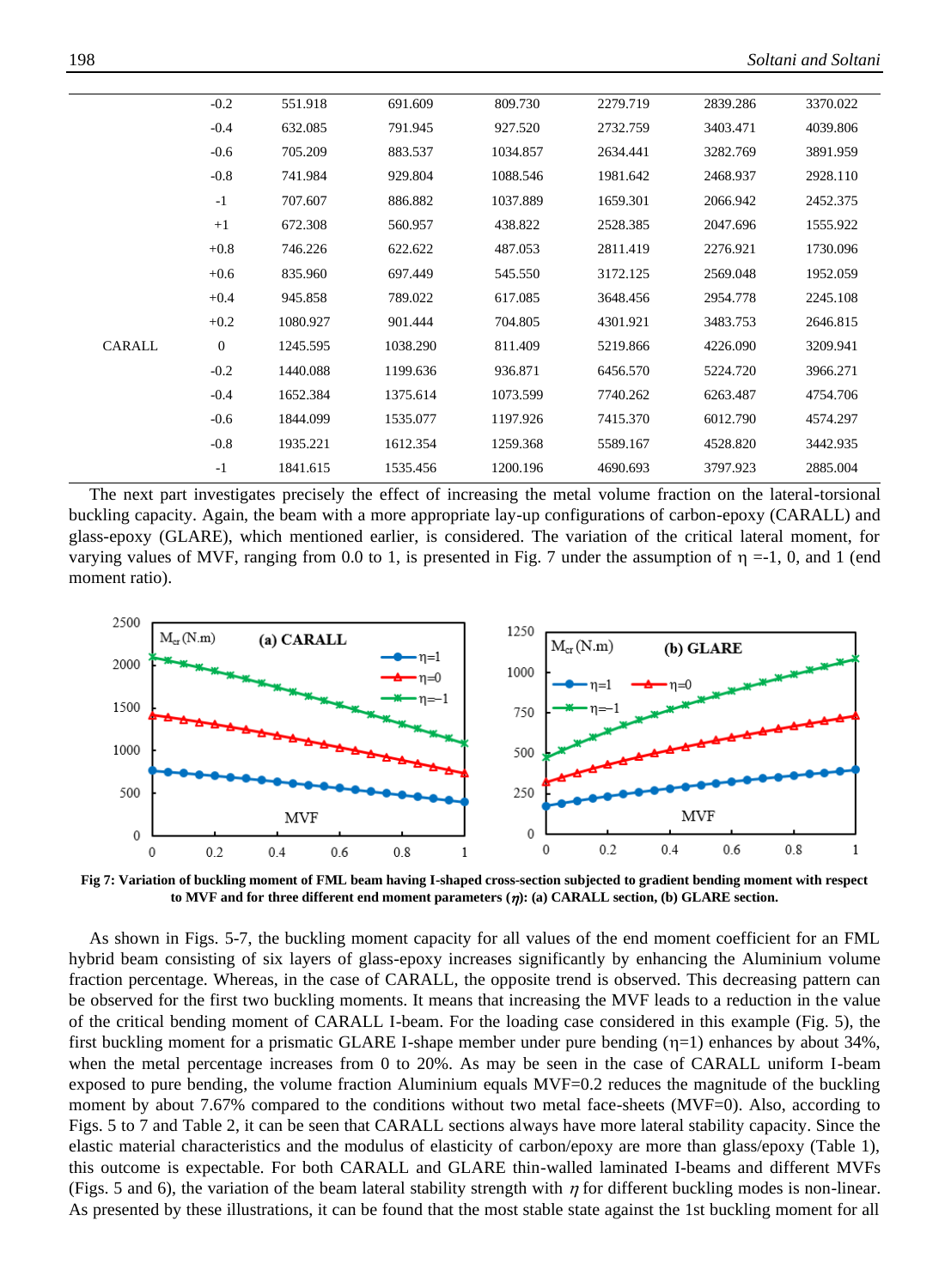the cases analysed occurs at  $\eta$ =-0.8, and, as expected, the most unstable condition occurs under the pure bending  $(\eta=1)$ . Additionally, the maximum second buckling moment is obtained for  $\eta=0.5$ . These outcomes concord with the previous results presented for homogenous beams with an I-shaped cross-section [[68](#page-13-11)].

Subsequently, Fig. 8 illustrates the variation of the lowest buckling moments with respect to the aluminium percentage in the web and the flanges by setting the end moment parameter  $(\eta)$  equals -0.8.



**Fig 8: Variation of buckling moment of fiber-metal laminated beam with constant I-section for different web and flange MVFs: (a) GLARE, (b) CARALL.**

From these graphical representations, it is again found that the values of MVF of the web and both flanges have a remarkable influence on the lateral stability strength of simply supported FML I-section beams exposed to gradient bending moment. It is easily recognized that the critical moment of GLARE beams with I-shaped cross-section increases with an increase in the metal percentages of the web and/or flanges, as a result of the enhancement of all stiffness quantities of the elastic member including the flexural and torsional rigidities. In contrast to GLARE beam, the critical moment of CARALL member with carbon-epoxy inner layers diminishes when the flanges' MVF is increased from 0 to 1, but with increasing the Aluminium percentage of the web, this pattern is converted. In addition, it can be stated that this interesting phenomenon is negligible on the lateral buckling capacity of CARALL I-section beams by the simultaneous increment of MVF in all section walls. Finally, it is obvious that the influence of the percentage of metal in both flanges on the value of buckling moments is more predominant than that of MVF of the web. The reason is attributed to the fact that the lateral-torsional instability mode occurs about the minor moment of the inertia axis.

#### **5. Conclusions**

In this work, the endurable lateral buckling loads of FML and laminated composite beams with an I-shaped cross-section under transverse loadings are compared to each other. Initially, the two-coupled fourth-order stability differential equations in terms of the lateral displacement and the twisting angle were derived according to Vlasov's model along with the CLPT. Then, differential equations were discretized using the GDQ numerical approach, and the lateral buckling load was calculated. After verifying the correctness of the results, the lateral stability strength of FML and laminated composite beams with I-shaped cross-sections having the conventional lay-up sequences are contrasted through various parameters such as composite material, end moment ratio, mode number, and metal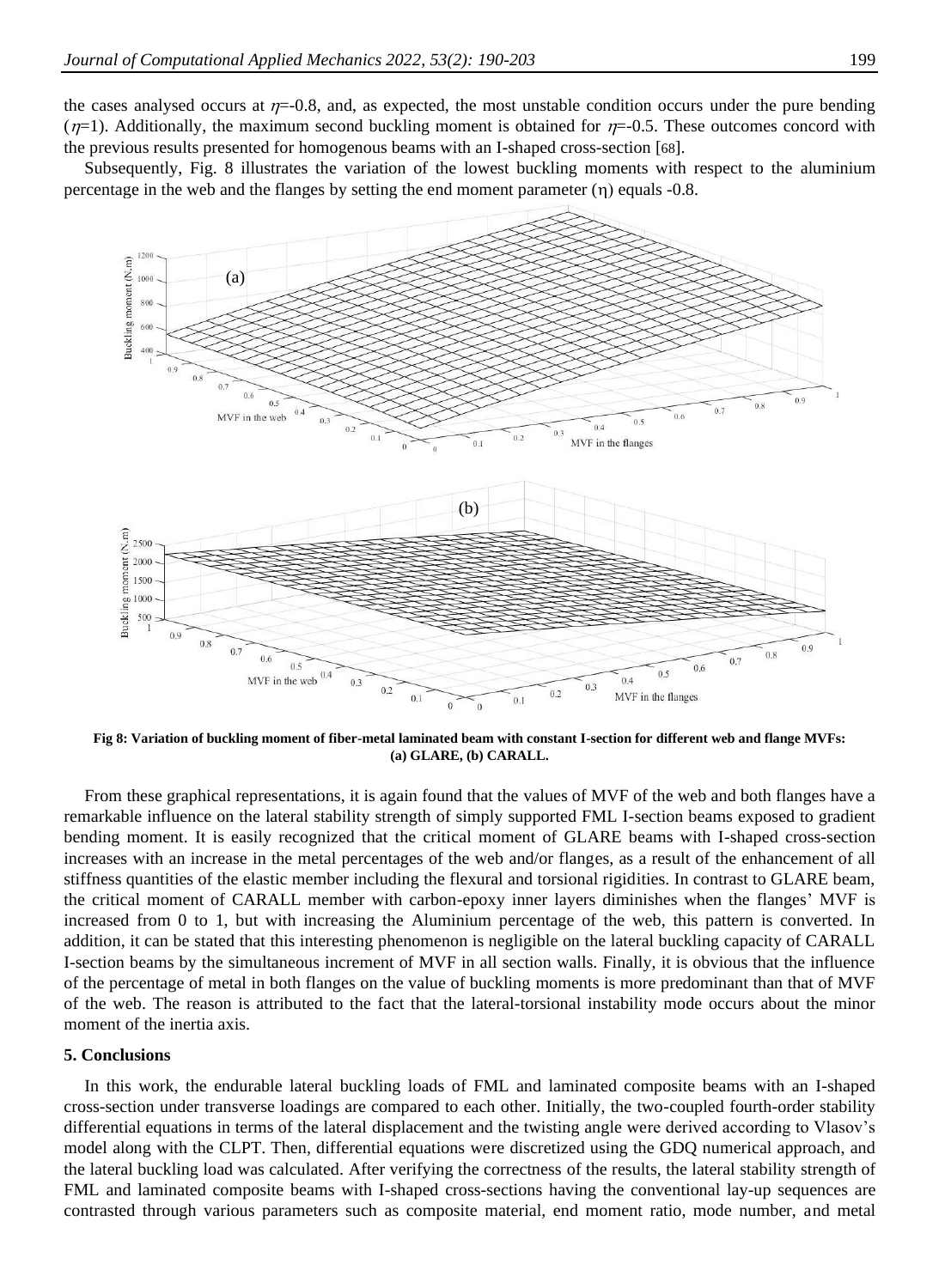volume fractions of the web and both flanges. After reviewing the numerical examples, the following significant findings are expressed below:

- It can be obtained that the most stable condition against lateral-torsional buckling for all the analysed cases occurs at  $\eta$ =-0.8 and, as expected, the most unstable condition occurs in the pure bending condition ( $\eta$ =1).
- The results indicated that for glass-epoxy beam elements, the lateral stability enhances significantly by increasing the metal volume fraction. The opposite of this trend can be seen in the case of the carbon-epoxy cross-section.
- For GLARE I-beam, it is seen that the first buckling moment associated with pure bending increases approximately 34% by raising the metal volume percentage from 0% to 20%.
- It can be stated that the effect of changing the percentage of metal on the thickness of both flanges is more pronounced than the one related to the web.
- Regarding to the presented results, it is detected that carbon-epoxy members with different volume fractions always and exposed to different end moment ratio have more lateral stability resistance than glass-epoxy ones.

## **References**

- <span id="page-10-0"></span>[1] M. Mohammadi, A. Rastgoo, Primary and secondary resonance analysis of FG/lipid nanoplate with considering porosity distribution based on a nonlinear elastic medium, *Mechanics of Advanced Materials and Structures,* Vol. 27, No. 20, pp. 1709-1730, 2020.
- [2] M. Mohammadi, M. Hosseini, M. Shishesaz, A. Hadi, A. Rastgoo, Primary and secondary resonance analysis of porous functionally graded nanobeam resting on a nonlinear foundation subjected to mechanical and electrical loads, *European Journal of Mechanics - A/Solids,* Vol. 77, pp. 103793, 2019/09/01/, 2019.
- [3] M. Mohammadi, A. Rastgoo, Nonlinear vibration analysis of the viscoelastic composite nanoplate with three directionally imperfect porous FG core, *Structural Engineering and Mechanics, An Int'l Journal,* Vol. 69, No. 2, pp. 131-143, 2019.
- [4] A. Farajpour, A. Rastgoo, M. Mohammadi, Vibration, buckling and smart control of microtubules using piezoelectric nanoshells under electric voltage in thermal environment, *Physica B: Condensed Matter,* Vol. 509, pp. 100-114, 2017.
- [5] M. Goodarzi, M. Mohammadi, M. Khooran, F. Saadi, Thermo-mechanical vibration analysis of FG circular and annular nanoplate based on the visco-pasternak foundation, *Journal of Solid Mechanics,* Vol. 8, No. 4, pp. 788-805, 2016.
- [6] M. Baghani, M. Mohammadi, A. Farajpour, Dynamic and Stability Analysis of the Rotating Nanobeam in a Nonuniform Magnetic Field Considering the Surface Energy, *International Journal of Applied Mechanics,* Vol. 08, No. 04, pp. 1650048, 2016.
- [7] M. R. Farajpour, A. Rastgoo, A. Farajpour, M. Mohammadi, Vibration of piezoelectric nanofilm-based electromechanical sensors via higher-order non-local strain gradient theory, *Micro & Nano Letters,* Vol. 11, No. 6, pp. 302-307, 2016.
- [8] A. Farajpour, M. Yazdi, A. Rastgoo, M. Mohammadi, A higher-order nonlocal strain gradient plate model for buckling of orthotropic nanoplates in thermal environment, *Acta Mechanica,* Vol. 227, No. 7, pp. 1849- 1867, 2016.
- [9] A. Farajpour, M. H. Yazdi, A. Rastgoo, M. Loghmani, M. Mohammadi, Nonlocal nonlinear plate model for large amplitude vibration of magneto-electro-elastic nanoplates, *Composite Structures,* Vol. 140, pp. 323- 336, 2016.
- [10] M. Mohammadi, M. Safarabadi, A. Rastgoo, A. Farajpour, Hygro-mechanical vibration analysis of a rotating viscoelastic nanobeam embedded in a visco-Pasternak elastic medium and in a nonlinear thermal environment, *Acta Mechanica,* Vol. 227, No. 8, pp. 2207-2232, 2016.
- [11] M. Safarabadi, M. Mohammadi, A. Farajpour, M. Goodarzi, Effect of surface energy on the vibration analysis of rotating nanobeam, 2015.
- [12] H. Asemi, S. Asemi, A. Farajpour, M. Mohammadi, Nanoscale mass detection based on vibrating piezoelectric ultrathin films under thermo-electro-mechanical loads, *Physica E: Low-dimensional Systems and Nanostructures,* Vol. 68, pp. 112-122, 2015.
- [13] M. Mohammadi, A. Farajpour, M. Goodarzi, H. Shehni nezhad pour, Numerical study of the effect of shear in-plane load on the vibration analysis of graphene sheet embedded in an elastic medium, *Computational Materials Science,* Vol. 82, pp. 510-520, 2014/02/01/, 2014.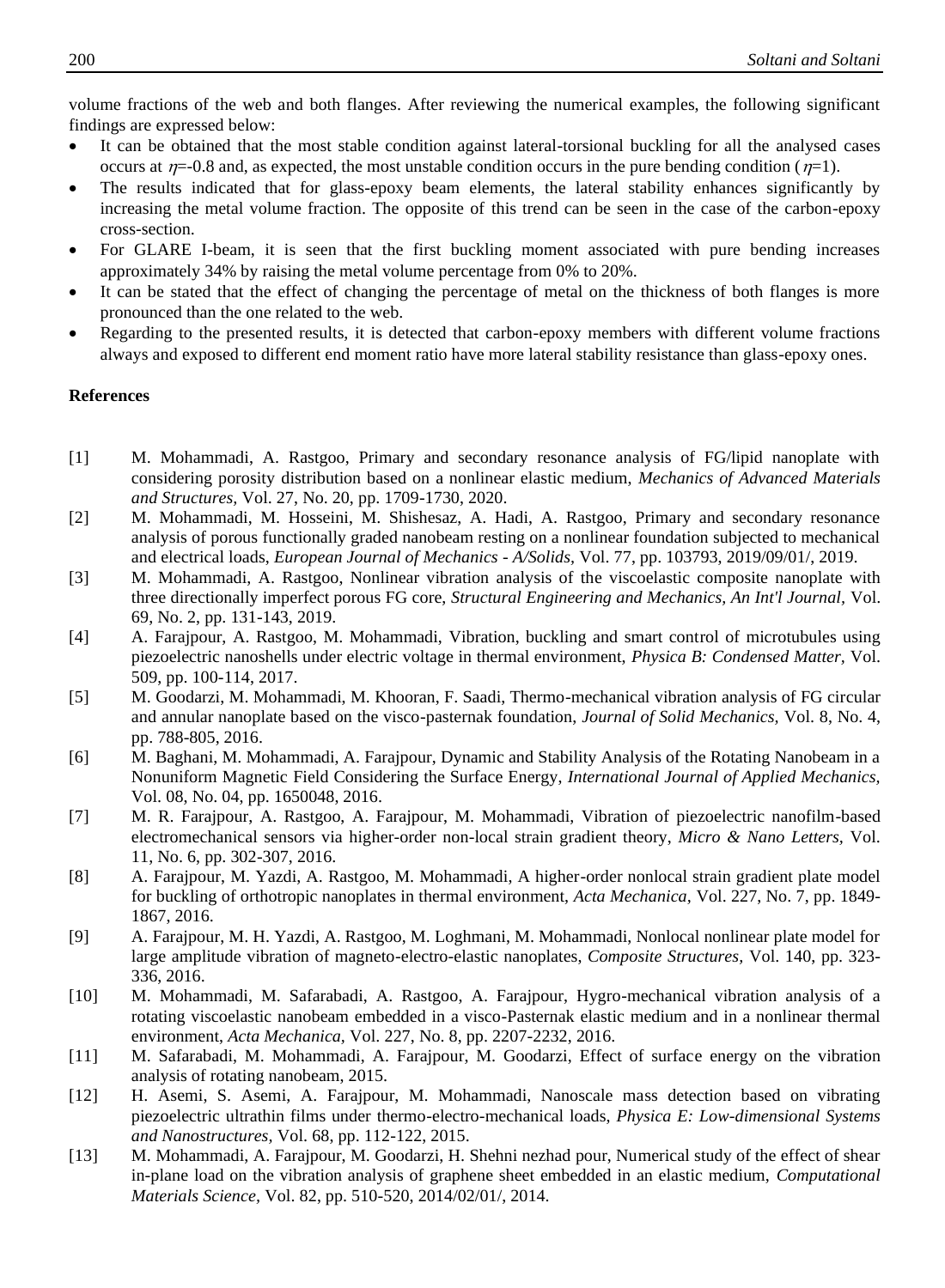- [14] A. Farajpour, A. Rastgoo, M. Mohammadi, Surface effects on the mechanical characteristics of microtubule networks in living cells, *Mechanics Research Communications,* Vol. 57, pp. 18-26, 2014.
- [15] M. GOODARZI, M. MOHAMMADI, A. FARAJPOUR, M. KHOORAN, INVESTIGATION OF THE EFFECT OF PRE-STRESSED ON VIBRATION FREQUENCY OF RECTANGULAR NANOPLATE BASED ON A VISCO-PASTERNAK FOUNDATION, *JOURNAL OF SOLID MECHANICS,* Vol. 6, No. 1, pp. -, 2014.
- [16] S. Asemi, A. Farajpour, H. Asemi, M. Mohammadi, Influence of initial stress on the vibration of doublepiezoelectric-nanoplate systems with various boundary conditions using DQM, *Physica E: Lowdimensional Systems and Nanostructures,* Vol. 63, pp. 169-179, 2014.
- [17] S. Asemi, A. Farajpour, M. Mohammadi, Nonlinear vibration analysis of piezoelectric nanoelectromechanical resonators based on nonlocal elasticity theory, *Composite Structures,* Vol. 116, pp. 703-712, 2014.
- [18] M. Mohammadi, A. Farajpour, A. Moradi, M. Ghayour, Shear buckling of orthotropic rectangular graphene sheet embedded in an elastic medium in thermal environment, *Composites Part B: Engineering,* Vol. 56, pp. 629-637, 2014.
- [19] S. R. Asemi, M. Mohammadi, A. Farajpour, A study on the nonlinear stability of orthotropic single-layered graphene sheet based on nonlocal elasticity theory, *Latin American Journal of Solids and Structures,* Vol. 11, No. 9, pp. 1515-1540, 2014.
- [20] M. Mohammadi, A. Farajpour, M. Goodarzi, F. Dinari, Thermo-mechanical vibration analysis of annular and circular graphene sheet embedded in an elastic medium, *Latin American Journal of Solids and Structures,* Vol. 11, pp. 659-682, 2014.
- [21] M. Mohammadi, A. Moradi, M. Ghayour, A. Farajpour, Exact solution for thermo-mechanical vibration of orthotropic mono-layer graphene sheet embedded in an elastic medium, *Latin American Journal of Solids and Structures,* Vol. 11, No. 3, pp. 437-458, 2014.
- [22] M. Mohammadi, A. Farajpour, M. Goodarzi, H. Mohammadi, Temperature Effect on Vibration Analysis of Annular Graphene Sheet Embedded on Visco-Pasternak Foundati, *Journal of Solid Mechanics,* Vol. 5, No. 3, pp. 305-323, 2013.
- [23] M. Mohammadi, A. Farajpour, M. Goodarzi, R. Heydarshenas, Levy type solution for nonlocal thermomechanical vibration of orthotropic mono-layer graphene sheet embedded in an elastic medium, *Journal of Solid Mechanics,* Vol. 5, No. 2, pp. 116-132, 2013.
- [24] M. Mohammadi, M. Goodarzi, M. Ghayour, A. Farajpour, Influence of in-plane pre-load on the vibration frequency of circular graphene sheet via nonlocal continuum theory, *Composites Part B: Engineering,* Vol. 51, pp. 121-129, 2013.
- [25] M. Mohammadi, M. Ghayour, A. Farajpour, Free transverse vibration analysis of circular and annular graphene sheets with various boundary conditions using the nonlocal continuum plate model, *Composites Part B: Engineering,* Vol. 45, No. 1, pp. 32-42, 2013.
- [26] M. MOHAMMADI, M. GOODARZI, M. GHAYOUR, S. ALIVAND, SMALL SCALE EFFECT ON THE VIBRATION OF ORTHOTROPIC PLATES EMBEDDED IN AN ELASTIC MEDIUM AND UNDER BIAXIAL IN-PLANE PRE-LOAD VIA NONLOCAL ELASTICITY THEORY, *JOURNAL OF SOLID MECHANICS,* Vol. 4, No. 2, pp. -, 2012.
- [27] M. Danesh, A. Farajpour, M. Mohammadi, Axial vibration analysis of a tapered nanorod based on nonlocal elasticity theory and differential quadrature method, *Mechanics Research Communications,* Vol. 39, No. 1, pp. 23-27, 2012.
- [28] A. Farajpour, A. Shahidi, M. Mohammadi, M. Mahzoon, Buckling of orthotropic micro/nanoscale plates under linearly varying in-plane load via nonlocal continuum mechanics, *Composite Structures,* Vol. 94, No. 5, pp. 1605-1615, 2012.
- [29] M. Mohammadi, M. Goodarzi, M. Ghayour, S. Alivand, Small scale effect on the vibration of orthotropic plates embedded in an elastic medium and under biaxial in-plane pre-load via nonlocal elasticity theory, 2012.
- [30] N. GHAYOUR, A. SEDAGHAT, M. MOHAMMADI, WAVE PROPAGATION APPROACH TO FLUID FILLED SUBMERGED VISCO-ELASTIC FINITE CYLINDRICAL SHELLS, *JOURNAL OF AEROSPACE SCIENCE AND TECHNOLOGY (JAST),* Vol. 8, No. 1, pp. -, 2011.
- [31] H. Moosavi, M. Mohammadi, A. Farajpour, S. H. Shahidi, Vibration analysis of nanorings using nonlocal continuum mechanics and shear deformable ring theory, *Physica E: Low-dimensional Systems and Nanostructures,* Vol. 44, No. 1, pp. 135-140, 2011/10/01/, 2011.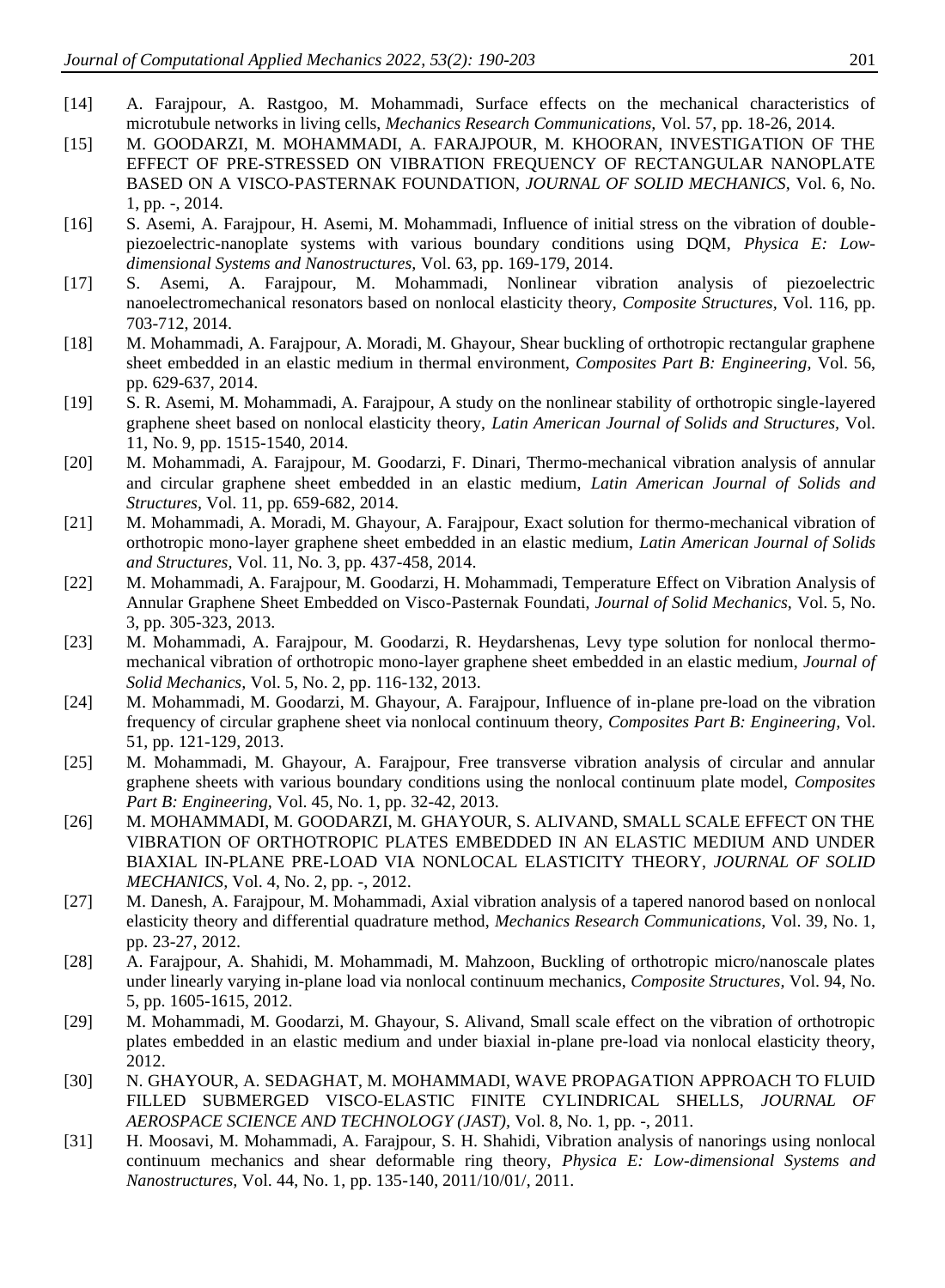- [32] A. Farajpour, M. Danesh, M. Mohammadi, Buckling analysis of variable thickness nanoplates using nonlocal continuum mechanics, *Physica E: Low-dimensional Systems and Nanostructures,* Vol. 44, No. 3, pp. 719-727, 2011.
- [33] A. Farajpour, M. Mohammadi, A. Shahidi, M. Mahzoon, Axisymmetric buckling of the circular graphene sheets with the nonlocal continuum plate model, *Physica E: Low-dimensional Systems and Nanostructures,* Vol. 43, No. 10, pp. 1820-1825, 2011.
- [34] M. Mohammadi, M. Ghayour, A. Farajpour, Analysis of Free Vibration Sector Plate Based on Elastic Medium by using New Version of Differential Quadrature Method, *Journal of Simulation and Analysis of Novel Technologies in Mechanical Engineering,* Vol. 3, No. 2, pp. 47-56, 2010.
- [35] Y. Xu, J. Zhu, Z. Wu, Y. Cao, Y. Zhao, W. Zhang, A review on the design of laminated composite structures: constant and variable stiffness design and topology optimization, *Advanced Composites and Hybrid Materials,* Vol. 1, No. 3, pp. 460-477, 2018.
- [36] A. Muc, P. Kędziora, A. Stawiarski, Buckling enhancement of laminated composite structures partially covered by piezoelectric actuators, *European Journal of Mechanics-A/Solids,* Vol. 73, pp. 112-125, 2019.
- [37] A. Elkaimbillah, B. Braikat, F. Mohri, N. Damil, A one-dimensional model for computing forced nonlinear vibration of thin-walled composite beams with open variable cross-sections, *Thin-Walled Structures,* Vol. 159, pp. 107211, 2021.
- [38] C. Li, X. Tian, T. He, New insights on piezoelectric thermoelastic coupling and transient thermoelectromechanical responses of multi-layered piezoelectric laminated composite structure, *European Journal of Mechanics-A/Solids,* Vol. 91, pp. 104416, 2022.
- <span id="page-12-9"></span>[39] M. Soltani, R. Abolghasemian, M. Shafieirad, Z. Abbasi, A. A. Mehra, A. Ghasemi, Multi-objective optimization of lateral stability strength of transversely loaded laminated composite beams with varying Isection, *Journal of Composite Materials,* Vol. 56, No. 12, pp. 1921-1939, 2022.
- [40] M. Goodarzi, M. Mohammadi, A. Farajpour, M. Khooran, Investigation of the effect of pre-stressed on vibration frequency of rectangular nanoplate based on a visco-Pasternak foundation, 2014.
- <span id="page-12-0"></span>[41] S. Rajasekaran, K. Nalinaa, Stability and vibration analysis of non-prismatic thin-walled composite spatial members of generic section, *International Journal of Structural Stability and Dynamics,* Vol. 5, No. 04, pp. 489-520, 2005.
- <span id="page-12-1"></span>[42] S. P. Machado, V. H. Cortínez, Free vibration of thin-walled composite beams with static initial stresses and deformations, *Engineering Structures,* Vol. 29, No. 3, pp. 372-382, 2007.
- <span id="page-12-2"></span>[43] T. P. Vo, J. Lee, Flexural–torsional coupled vibration and buckling of thin-walled open section composite beams using shear-deformable beam theory, *International Journal of Mechanical Sciences,* Vol. 51, No. 9- 10, pp. 631-641, 2009.
- <span id="page-12-3"></span>[44] C. Karaagac, H. Ozturk, M. Sabuncu, Effects of an edge crack on the free vibration and lateral buckling of a cantilever laminated composite slender beam, *Journal of Vibration and Control,* Vol. 19, No. 16, pp. 2506-2522, 2013.
- <span id="page-12-4"></span>[45] L. Ascione, V. P. Berardi, A. Giordano, S. Spadea, Local buckling behavior of FRP thin-walled beams: a mechanical model, *Composite Structures,* Vol. 98, pp. 111-120, 2013.
- <span id="page-12-5"></span>[46] A. Ghasemi, M. Mohandes, Nonlinear free vibration of laminated composite Euler-Bernoulli beams based on finite strain using generalized differential quadrature method, *Mechanics of Advanced Materials and Structures,* Vol. 24, No. 11, pp. 917-923, 2017.
- [47] M. Mohandes, A. R. Ghasemi, Modified couple stress theory and finite strain assumption for nonlinear free vibration and bending of micro/nanolaminated composite Euler–Bernoulli beam under thermal loading, *Proceedings of the Institution of Mechanical Engineers, Part C: Journal of Mechanical Engineering Science,* Vol. 231, No. 21, pp. 4044-4056, 2017.
- [48] A. R. Ghasemi, M. Mohandes, A new approach for determination of interlaminar normal/shear stresses in micro and nano laminated composite beams, *Advances in Structural Engineering,* Vol. 22, No. 10, pp. 2334-2344, 2019.
- [49] A. R. Ghasemi, M. Heidari-Rarani, B. Heidari-Sheibani, A. Tabatabaeian, Free transverse vibration analysis of laminated composite beams with arbitrary number of concentrated masses, *Archive of Applied Mechanics,* Vol. 91, No. 6, pp. 2393-2402, 2021.
- <span id="page-12-6"></span>[50] A. Asadi, A. H. Sheikh, O. T. Thomsen, Buckling behaviour of thin-walled laminated composite beams having open and closed sections subjected to axial and end moment loading, *Thin-Walled Structures,* Vol. 141, pp. 85-96, 2019/08/01/, 2019.
- <span id="page-12-7"></span>[51] !!! INVALID CITATION !!! [50-53].
- <span id="page-12-8"></span>[52] A. M. M. Bidgoli, M. Heidari-Rarani, Axial buckling response of fiber metal laminate circular cylindrical shells, *Structural Engineering and Mechanics,* Vol. 57, No. 1, pp. 45-63, 2016.